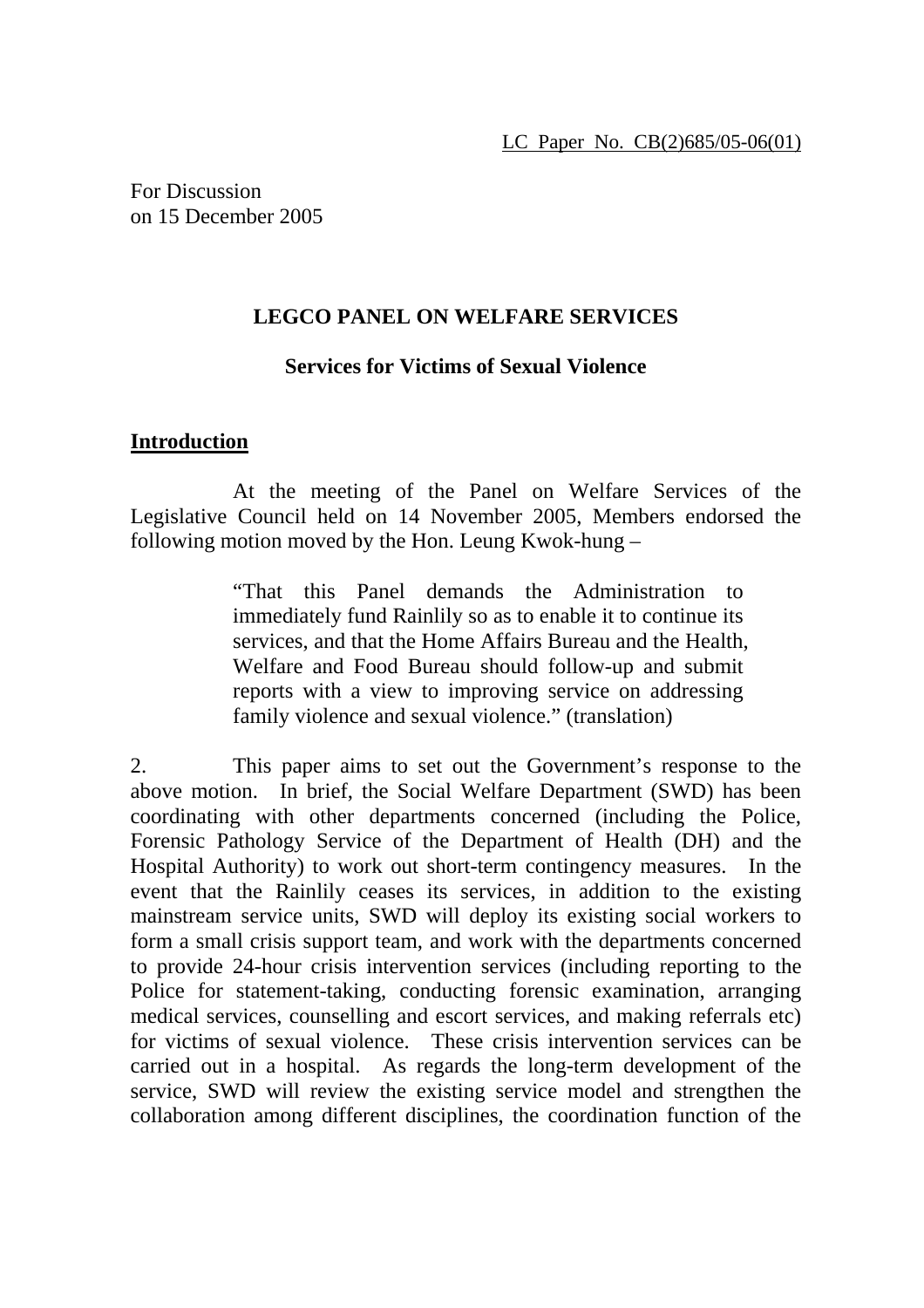case manager, and the synergy among related welfare service units. Details of the Government's response are set out in the ensuing paragraphs.

# **Existing Services Provided to Victims of Sexual Violence and Service Modes**

3. The Administration has long recognised the uniqueness and importance of the services provided to victims of sexual violence. Various measures have therefore been put in place in the past few years to improve such services, which include the setting up of inter-departmental working group, the formulation of procedural guidelines, and the establishment of a central registry on sexual violence cases and a website for supporting victims of sexual violence.

4. For services to victims of sexual violence, the Administration considers that the prerequisite is to provide them with convenient services and to enhance service coordination so as to reduce the need, where possible, for the victims to go to different places for necessary procedures and repeat their unpleasant experience. As most victims of sexual violence usually seek help first from the Police, nearby hospitals or service units, crisis intervention services (such as medical treatment and examination, forensic examination, and statement taking, etc.) should therefore be conducted in the police station or hospital in the vicinity. If a victim would have to undergo the above procedures in a designated "crisis centre", she would have to travel from one place to another soon after seeking help, and if this designated "crisis centre" is located far away from the police station or hospital concerned, say from the police station/hospital in the New Territories to a "crisis centre" in Kowloon, this would give rise to additional procedures and may hence delay the handling time. Moreover, it is inevitable that the victims may, for various reasons, have to go to different places for various procedures (for example, to the crime scene to collect evidence, to identify the suspect(s), to receive psychological assessment or specialist treatment, etc.). The procedures involved therefore may not necessarily be conducted and completed at one location.

5. Therefore, the idea of designating one centre to handle sexual violence cases is not necessarily the only and most effective mode of service. In the broad sense, the essence of "one-stop service" lies in the continuity of service. It requires the availability of an appropriate personnel throughout the whole process to offer instant support to the victims and to coordinate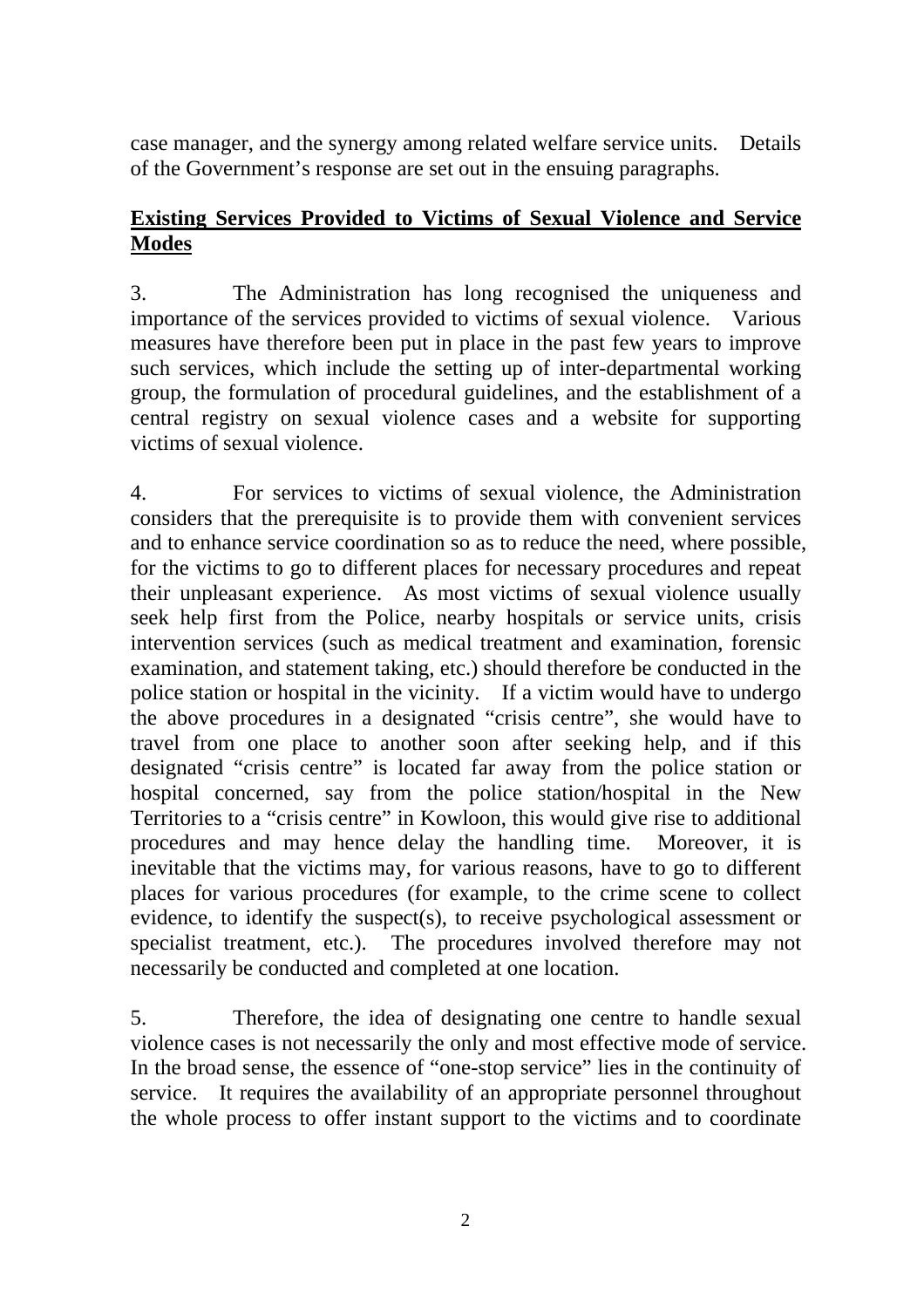the work of various departments and units so that the victims can go through all the procedures in a convenient, safe, confidential and protected manner.

6. At present, the Integrated Family Service Centres, the Family and Child Protective Services Units and the Medical Social Service Units are the mainstream service units providing service for victims of sexual violence. These service units cover the whole territory of Hong Kong. Victims may approach a nearby unit direct for assistance or be referred to the unit by other professionals such as police officers and medical personnel. In developing the multi-disciplinary guidelines in 2002, a "case manager" approach has been adopted by these service units in handling such cases. Social workers, who act as case managers, will arrange follow-up services (such as reporting to the Police, injury assessment, medical treatment, postcoital contraceptive service, screening of sexually-transmitted diseases, forensic examination, counselling, emotional support, psychological counselling, arrangement of accommodation, financial assistance and legal service, etc.) for victims, proactively liaise with relevant service centres in the neighbourhood (including hospitals, DH clinics and police stations) and coordinate various procedures through such means as obtaining statements or medical reports from relevant departments, etc. This would reduce victims' stress and their trauma of repeating their unpleasant experience throughout the process. Social workers may accompany the victims to report to the police, receive medical treatment and even attend court hearing if needed. Witness support service will also be arranged by a social worker if the victim is a child or mentally incapacitated person. These mainstream service units will also provide a wide range of follow-up services to the victims of sexual violence after the crisis. This maintains continuity of service.

7. Taking an overview on the existing service modes, whether the sexual violence cases are handled by a designated "crisis centre" or by the mainstream service units, it would often necessitate the victim to go to more than one place for conducting the necessary procedures. But the most important point is that, throughout the whole process, a social worker would be available to liaise with various units and coordinate relevant services, which will enable the victim to feel a sense of support and reduce the need for the victim to recall the unpleasant experience as far as possible.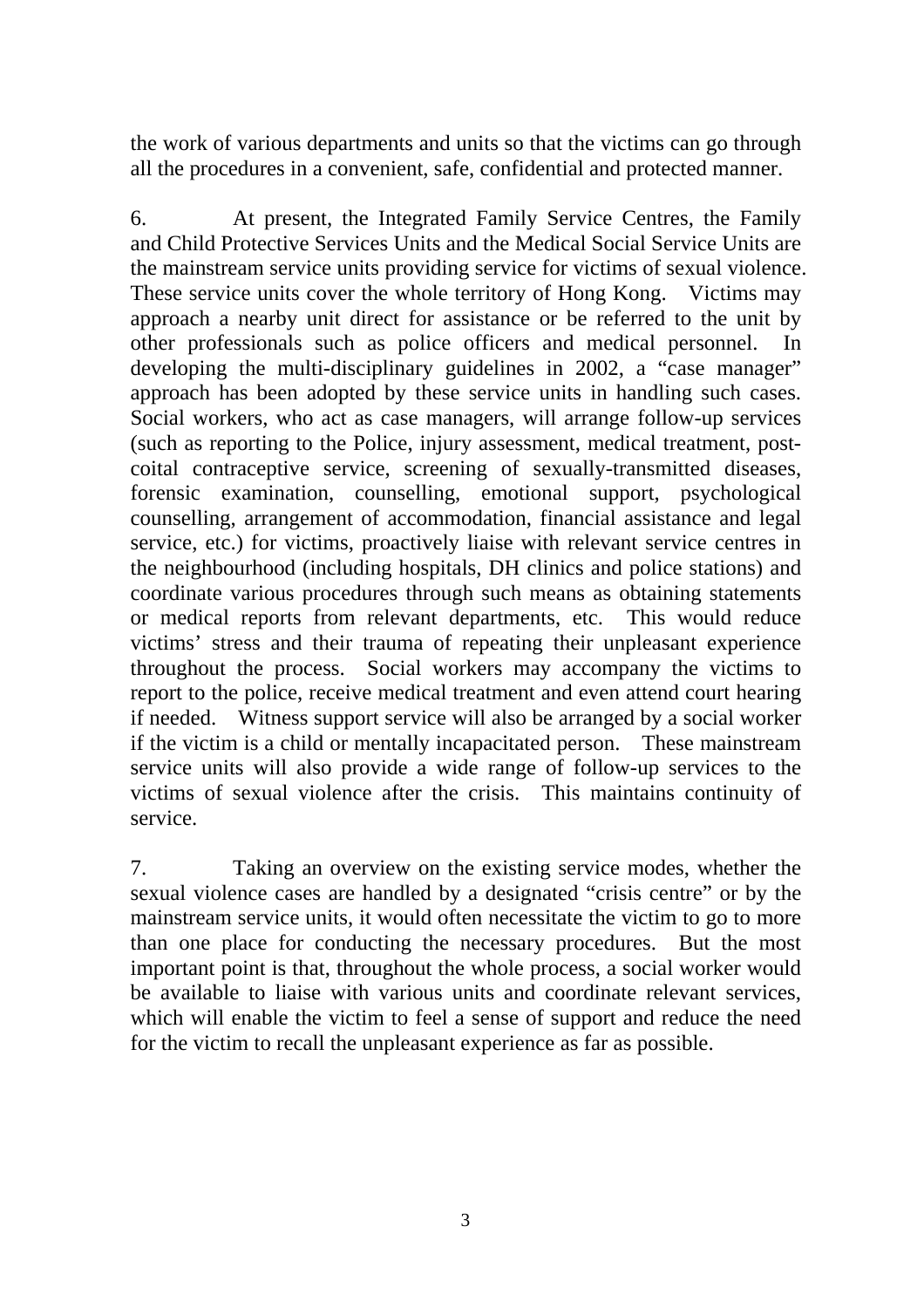# **Long-Term Development of Service**

8. As regards the long-term development of the service, there is still room for improvement so as to provide victims of sexual violence with enhanced support and service convenience. The Administration will review the existing services and strengthen the collaboration among different disciplines, the coordination function of the case manager, and the synergy among related welfare service units to provide instant support to victims during crises according to their needs and minimize unnecessary procedures involving the victims.

# **Rainlily's Funding Application**

9. We understand that the Association Concerning Sexual Violence Against Women has already applied for funding from another nongovernment funding source, apart from the Hong Kong Jockey Club Charities Trust, to continue its service.

# **Considerations for Government Subvention**

10. The Administration has all along encouraged different sectors to participate in social services through different means, including provision of funding support. In fact, not all social services are funded by the government. A lot of the non-mainstream services are being provided through other funding sources. In deciding whether subvention would be provided for a particular type of service, the Administration has to consider the Government's financial situation, service need, existence of similar service, and the relationship of the service-in-question and other related services, etc. At the same time, the Administration would need to have indepth understanding of the operation of the agency concerned including its financial situation, service provision and case management, etc. The Administration would also need to discuss and reach a mutually agreed funding and service agreement with the agency concerned regarding the mode of service delivery, case management, output and outcome standards, etc. In general, it may be necessary for the Administration to go through the process of open bidding and to consider different service proposals before awarding the service contract to an agency. Under such circumstances, it is not possible for the Administration to make any commitment to provide subvention to a particular agency.